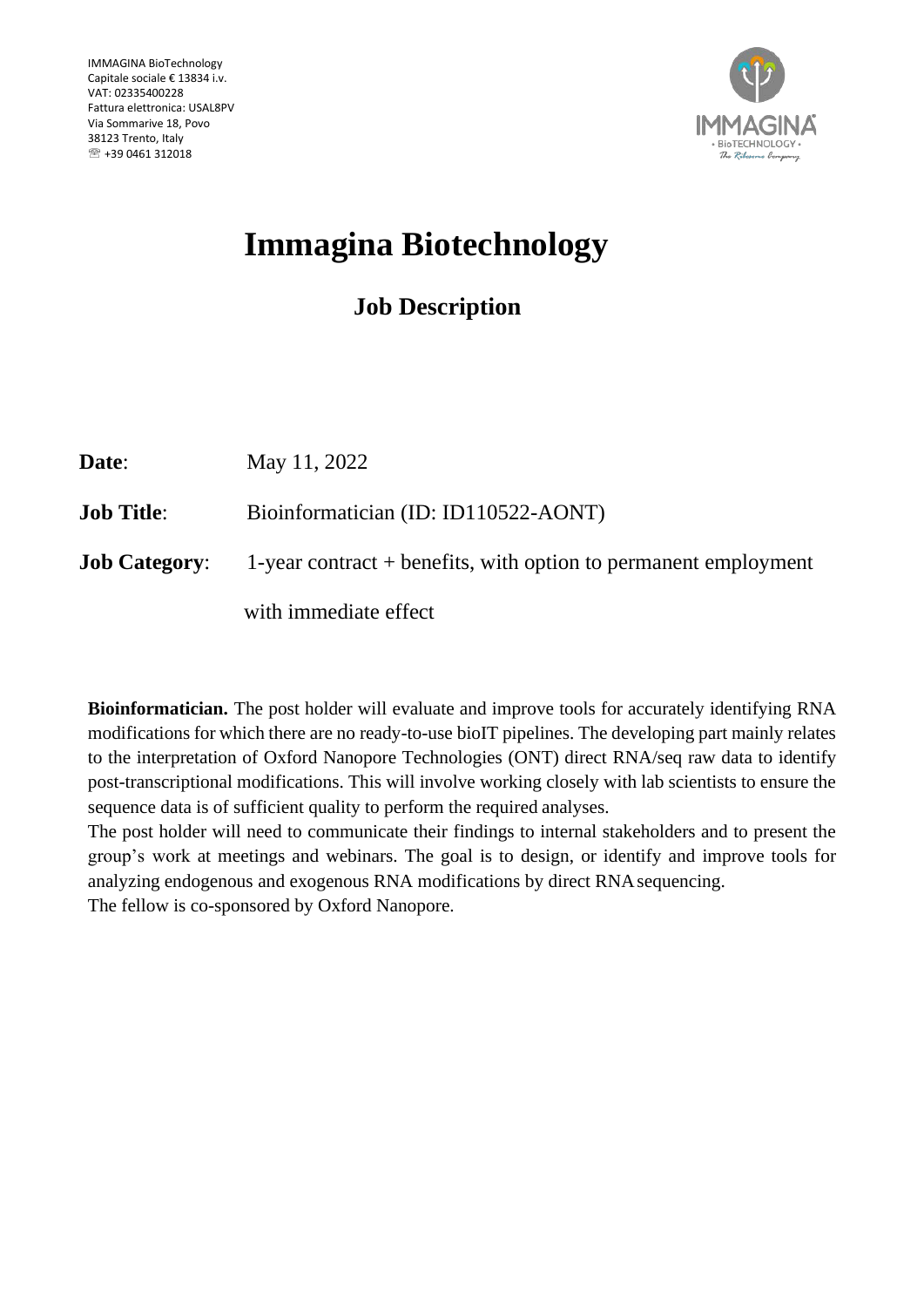IMMAGINA BioTechnology Capitale sociale € 13834 i.v. VAT: 02335400228 Fattura elettronica: USAL8PV Via Sommarive 18, Povo 38123 Trento, Italy  $\textcircled{R}$  +39 0461 312018



# **Duties include, but are not limited:**

- To develop direct RNA-seq data analysis pipelines for the ONT's sensingplatform;
- To work with laboratory-based scientists in the group to help them plan and refine experiments, to interpret the data generated and to report the results clearly;
- To interact with other data analysts and bioinformaticians in the company and to utilize and adapt their tools for analysis;
- To keep up-to-date with the latest developments of ONT, provide feedback and incorporate them into analyses where appropriate;
- To have a track record of analysing and interpreting ONT and RNA sequence data, and be familiar with broad range of bioinformatics tools for this analysis;
- To have the ability to adapt or modify bioinformatic tools to achieve specific outcomes;
- To work as part of a multi-disciplinary team on the whole;
- To keep contact with ONT collaborators.

## **Essential**

## **Education/Qualificatis**

- MSc (or Equivalent experience) or PhD involving a substantial amount of analysis and visualization of DNA and RNA sequence data.
- Undergraduate degree in Biological Science, Mathematics (or related discipline)

## **Experience**

- Track record of successfully performing bioinformatics sequence analyses on ONT data
- Experience with nanopore software and ONT raw data (electric signal)
- Demonstrable history of involvement in the whole experimental process, from the initial experimental concept to execution, analysis and presentation of results, addressing important biological questions.
- Practical experience of handling and analyzing large data sets and working closely with lab scientists to continually refine the experimental and analytical approaches

## **Knowledge /Skills/ Abilities**

- Expertise in bioinformatics and statistics. In-depth knowledge of the range and limitations of existing bioinformatics tools
- Experience with scripting languages e.g. Perl/Python, Retc.
- Some experience with machine learning
- Up-to-date with latest literature about NGS and analysis
- Good communication and interpersonal skills for discussing and presenting data within the team and with other colleagues
- Excellent problem-solving skills
- Versatility and the ability to work on multiple projects simultaneously